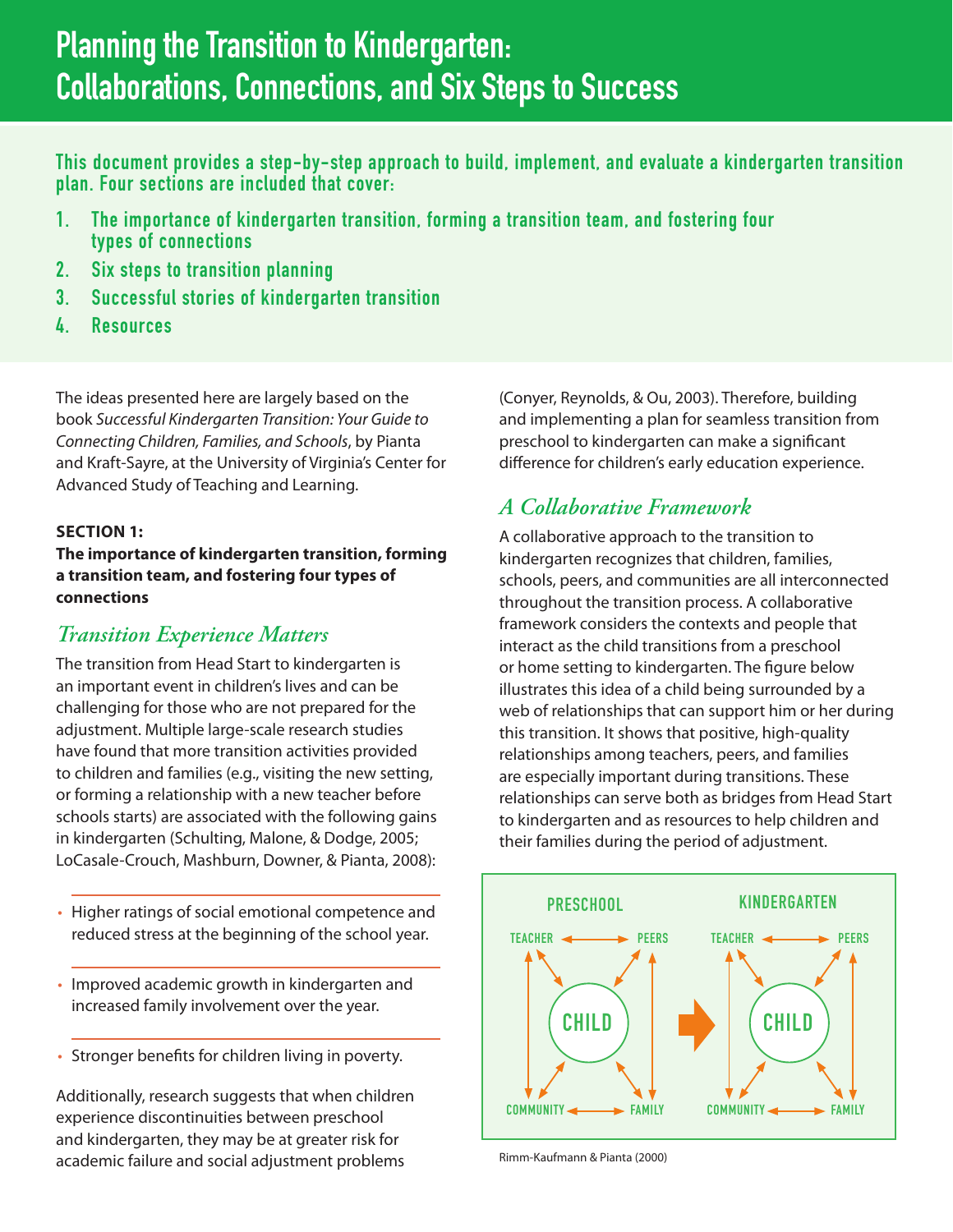# *Four Types of Connections that Support the Transition to Kindergarten*

It is important for educators to understand the different types of connections that facilitate effective transitions, and the goals associated with each, to plan successful transition experiences for children. We discuss the four key connections below along with a short explanation of each.

1

## **Child–School Connections**

There are two goals of this connection. The first is to increase children's familiarity with the kindergarten setting, including the classroom, school environment,

and their new teachers. The second is to increase the teachers' familiarity with individual children. Some of the ways to foster child-school connections are to:

- Establish relationships between Head Start children and kindergarten teachers. This can be done through visits to a kindergarten classroom during the Head Start year or through visits from a kindergarten teacher to the Head Start classroom. The visits will give Head Start children a sense of what a kindergarten teacher and classroom are like.
- Use school-wide activities, such as a spring fair or an informal summer playground time (e.g., a theme event such as "Popsicles in the Park") where children can meet and visit with their future peers and teachers. Explore other activities, such as allowing Head Start children to experience their first school bus ride, to connect children to their new school.
- Have children practice kindergarten routines in Head Start. For example, Head Start children can sing songs that are typically sung in kindergarten, practice using lunch trays like those that will be used in their new school, and ride a school bus.
- Familiarize Head Start children with kindergarten through conversations and stories. Teachers may read books that talk about kindergarten during

story time (see the Resources section for a list of suggested books). Additionally, teachers can facilitate discussions with children about what they think kindergarten will be like, what kinds of worries they have about the transition, and how they can address those worries.



#### **Family–School Connections**

The goal of this connection is to increase family collaboration and engagement with the school during the transition process. Having a strong family relationship

with the school can yield positive long-term outcomes for children (Pianta & Kraft-Sayre, 2000). This goal can be accomplished by the following suggested practices:

- Have the teacher or transition coordinator contact the family before the start of kindergarten as well as after school begins. Contact before school begins can make families more comfortable with the elementary school, and therefore, more likely to become involved in their children's education. During this contact, information can be mutually shared. For example, families can share valuable information about their children's home lives and teachers can provide families with useful information about kindergarten expectations. Home visits are ideal for establishing these initial relationships with families.
- Involve families in the transition process by connecting them to community resources, such as physician's offices, behavioral consultants, and afterschool programs.
- Conduct meetings for families about transition issues during elementary school orientation or an open house. Before the start of kindergarten, a group meeting can be held for families of Head Start children in the scheduled kindergarten classroom. Teachers can address the expectations for kindergarten and provide a tour of the school.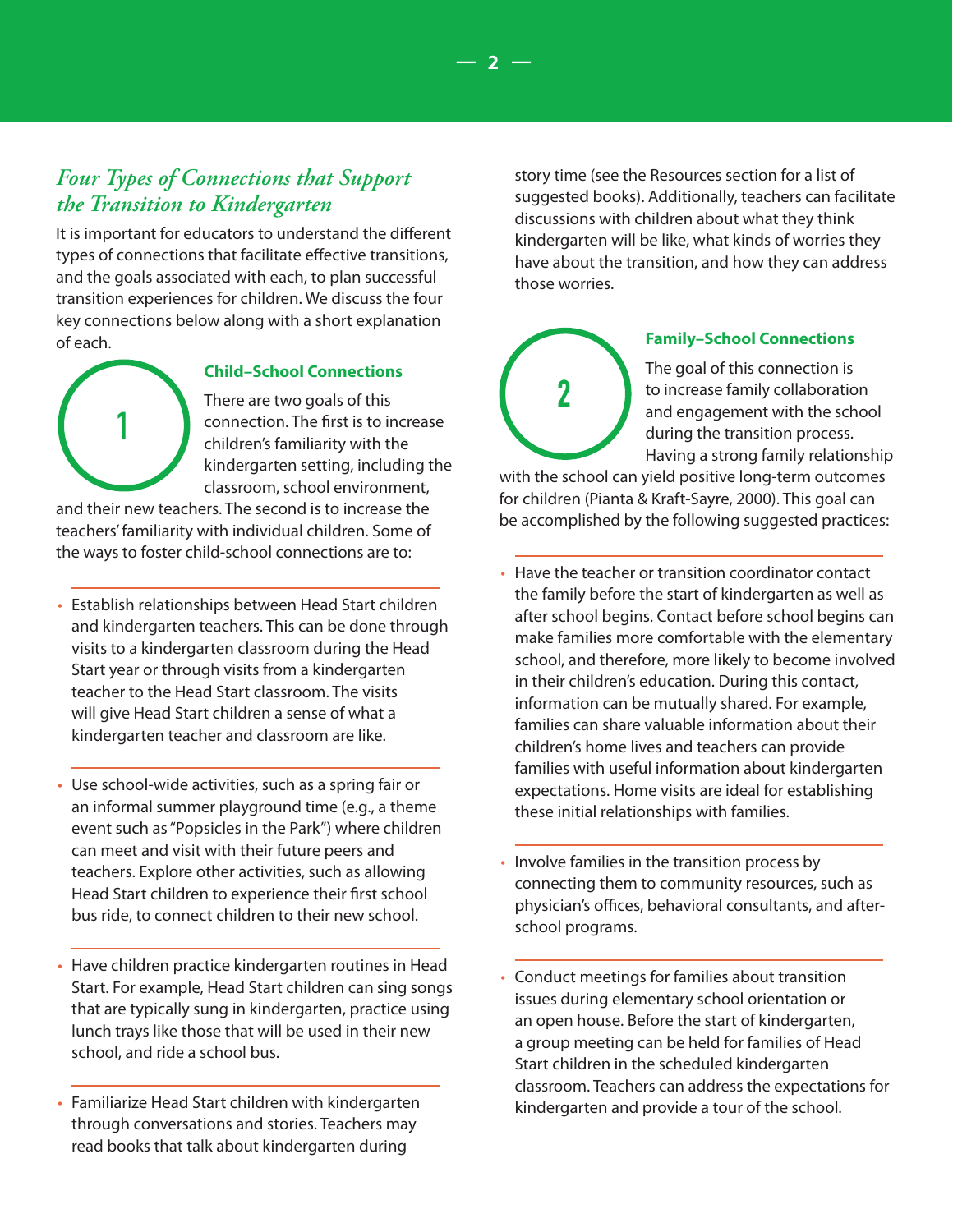- Provide newsletters and resource materials that have information about the transition to kindergarten in the spring of the Head Start year. These materials can include springtime preparation for the transition, information on parent responsibilities, and summer transition packets. Give special attention to efforts aimed at reaching families who may not have the time or resources to attend open houses or fully understand information sent home about transition. Some ways to address this issue are to provide childcare and transportation for school events, such as open houses, provide information to parents in their native language, or make home visits to those families who are unable to travel to the school.
- Give families of dual-language learners information about their rights to have school documents, registration forms, and other important resources provided to them in their native languages. Direct families to additional resources, such as interpreters, when needed.



#### **School–School Connections**

The goal of this connection is to support the transition between Head Start and kindergarten classrooms. Head Start and kindergarten may facilitate the school-school connection by:

- Collaborating around placement, screening, and registration practices between Head Start and kindergarten (Pianta & Kraft-Sayre, 2000).
- Aligning classroom practices by having the Head Start teacher, kindergarten teacher, and transition coordinator meet and discuss their programs and familiarize one another with classroom practices and routines. Some kindergarten routines, such as having lunch in a cafeteria or riding a school bus, may be incorporated into the Head Start day to help children prepare for their upcoming kindergarten experience.

• Encouraging kindergarten programs to identify and communicate clear expectations for children's performance and then work together with Head Start programs to ensure children have the opportunity to be taught the skills required to meet these expectations.



 **— 3 —**

## **Community–School Connections**

The goal of this connection is to support continuity in the transition process by using resources within the community. These resources may include community organizations, houses of worship,

physicians' offices, and cultural organizations essentially anyone in the community who works with young children and their families. These organizations can play a vital role in the transition process, especially in certain communities where families are hard to reach or are disconnected from the school environment. Schools can use these organizations to reach out to families and help them prepare their children for kindergarten.

Community linkages help ensure continuity for children and help provide cohesion to the services offered to children during the preschool and kindergarten years. Here are some ways to foster community-school connections:

- Ask community organizations, pediatricians' offices, and libraries to display or distribute brochures, videos, and home activity calendars to children and families. Also work with community agencies that work with families (e.g., housing authority, social service agencies, etc.) to distribute information.
- Coordinate with local shops and restaurants that provide delivery (e.g., pizza restaurants) to deliver information about kindergarten registration to communities that might be difficult to reach by other methods.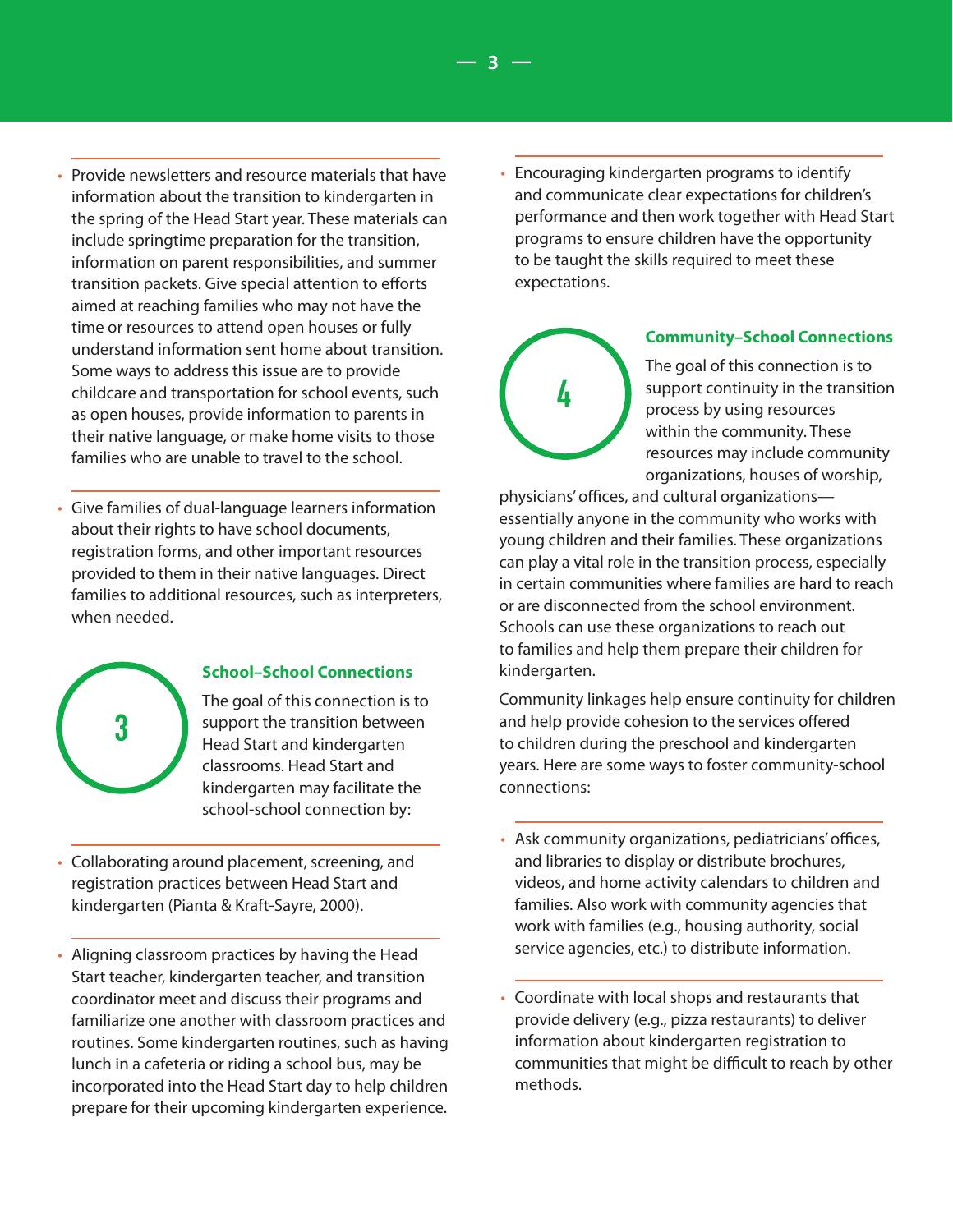## **SECTION 2: Six Steps to Transition Planning**

In this section we present six steps to successful kindergarten transition planning, along with tools and tips to help facilitate the planning and implementation process.

## **Step 1: Assess your partnerships—Identify transition team members and designate leaders.**

Creating connections to facilitate a successful transition to kindergarten requires focused effort and leadership. Transition work is most effective when strong relationships and valuable partnerships linking children, families, school, and early childhood programs are established before kindergarten starts. Successful transition teams typically have these essential elements:

- Leadership and support from school principals
- Commitment to shared goals by all stakeholders
- Active engagement of preschool programs
- Shared understanding of the importance of quality early learning experiences
- Connection with families
- Ready access to community resources and support.

It is also recommended that the transition team include individuals with a strong knowledge of services and procedures for special education and DLL populations. Experts in these areas can provide valuable insights and guidance to ensure these populations' needs are met.

The ultimate goal of this step is to identify the key members and the leader(s) of your transition team. It is important to keep in mind that the leader needs to have the ability to direct resources, to focus attention, and to provide organization in ways that can facilitate the development of effective transition practices for children and families. Leaders should be able to control the allocation of resources and formation of policy that can shape transition planning and make it a priority for the community. Leaders should also have Creating connections to facilitate a successful transition to kindergarten requires focused effort and leadership.

 **— 4 —**

the ability and power to engage teachers, families, and communities in partnerships that build programs to help children experience a seamless kindergarten transition.

This team has crucial roles and responsibilities in the planning for the transition, including:

- Identifying community-wide transition needs for parents, children, schools, and preschools
- Identifying current transition practices and resources in the community
- Providing support for the development of transition policies and practices
- Facilitating coordination and organization across various agencies
- Identifying key personnel related to transition in your school and including them in transition planning.
- Meeting regularly to communicate about transition planning and carry out the subsequent steps to be covered.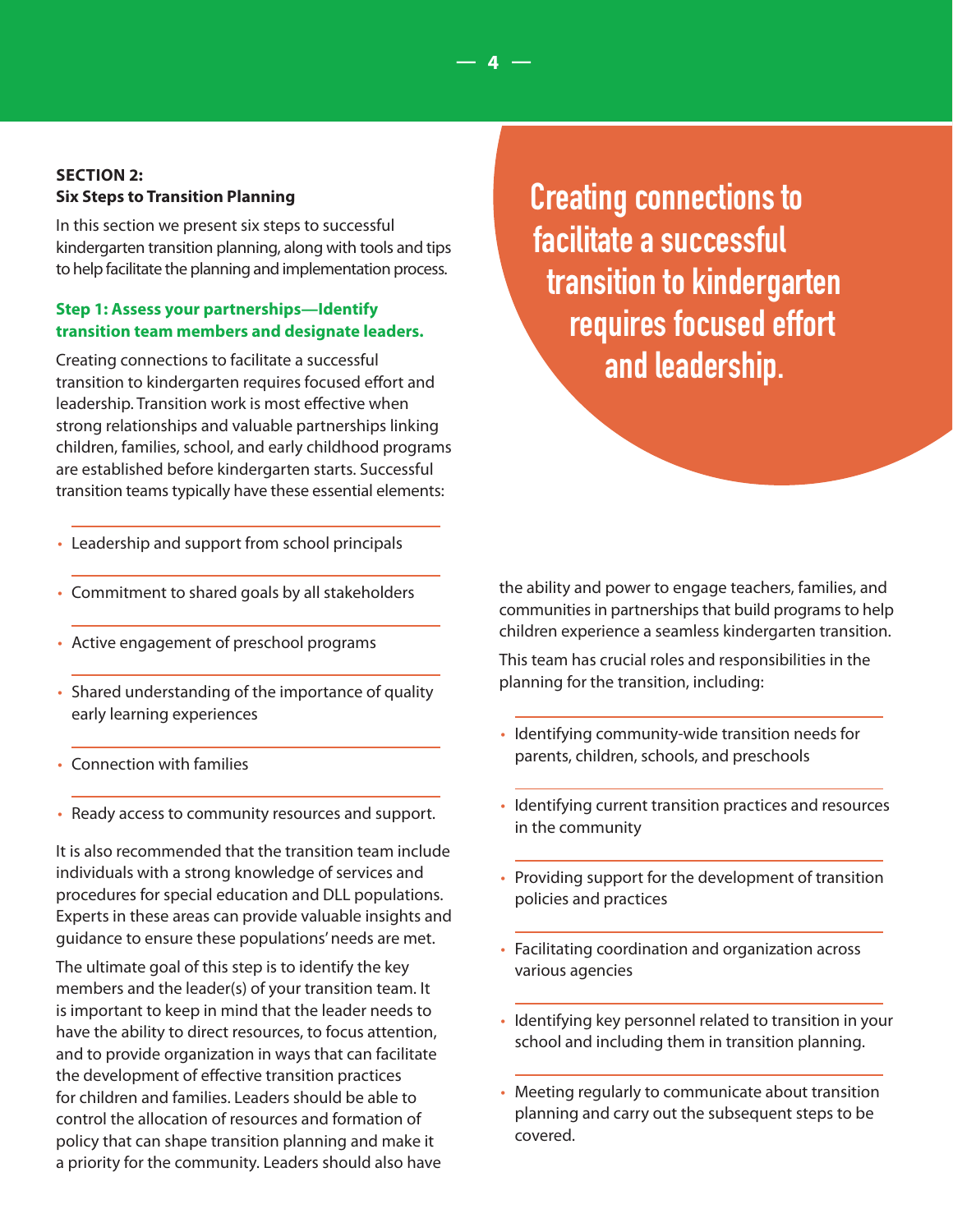#### **Step 2: Identify goals.**

Once the transition team has been formed, it is essential that all members understand the scope of the work. To do so, the team needs to establish a common vision of what the transition to kindergarten should look like and use this vision to set goals. It is important to identify the goals for your team because without them, your team may have difficulty determining what course of action is best for children and families.

Here are some guidelines for creating transition goals:

- *Set broad goals at first:* Broad goals should be made to create a long-term vision for your transition team (e.g., "To enhance children's school readiness" or "To foster the child-school connection"). These goals will also help your team decide how you want to focus your resources and spend your time, and they will help to focus your more specific goals later on in the process.
- *Set measureable goals:* When setting up transition goals, your team should set goals that include benchmarks that can be used to measure the degree of success you are achieving to determine whether particular transition practices should be continued.
- *Set attainable goals: T*he goals must be realistic and achievable for your transition team.
- *Set time-bound goals:* There should be a deadline for every goal.

## **Step 3: Assess what current transition activities are being practiced in your community for each type of connection.**

After identifying who will be on your transition team and setting initial goals, team members should come together as a group and identify what current transition activities are being practiced in your community for each of the four types of connections addressed in Section 1. For each connection (e.g., child-school, family-school, etc.), your team should consider what has already been done to foster:

- Sharing of information
- Building of relational support
- Aligning settings

 **— 5 —**

This planning step will allow the transition team to focus on the area that needs the most attention (i.e., connections that are currently either not practiced or are occurring less frequently). In addition to assessing current transition activities, it is important to identify any specific resources that support these connections.

## **Step 4: Identify data or evidence you have that practices are or are not working.**

The goal of this step is for the team to create a data collection process, or use data you already have, to identify evidence of whether current practices are working. This is a crucial step mainly because your team will use these data to evaluate transition activities and revise future transition plans. Depending on your team's goals, there are several types of data you could use to obtain evidence. Each of these types of data serves a different purpose, and the type you use should be chosen to fit your program's needs. These include:

- Informal observation
- Interviews
- Surveys
- Rating scales

If your team does not already have a formal data collection system in place, it is appropriate to use informal observations based on your transition team's prior experiences. For example, let's say that you have hosted a kindergarten orientation night at your school for the past four years, but last year you posted fliers in public places, such as libraries and physicians' offices, in addition to sending information home with children. You may have noticed that last year's attendance at your orientation was noticeably higher than it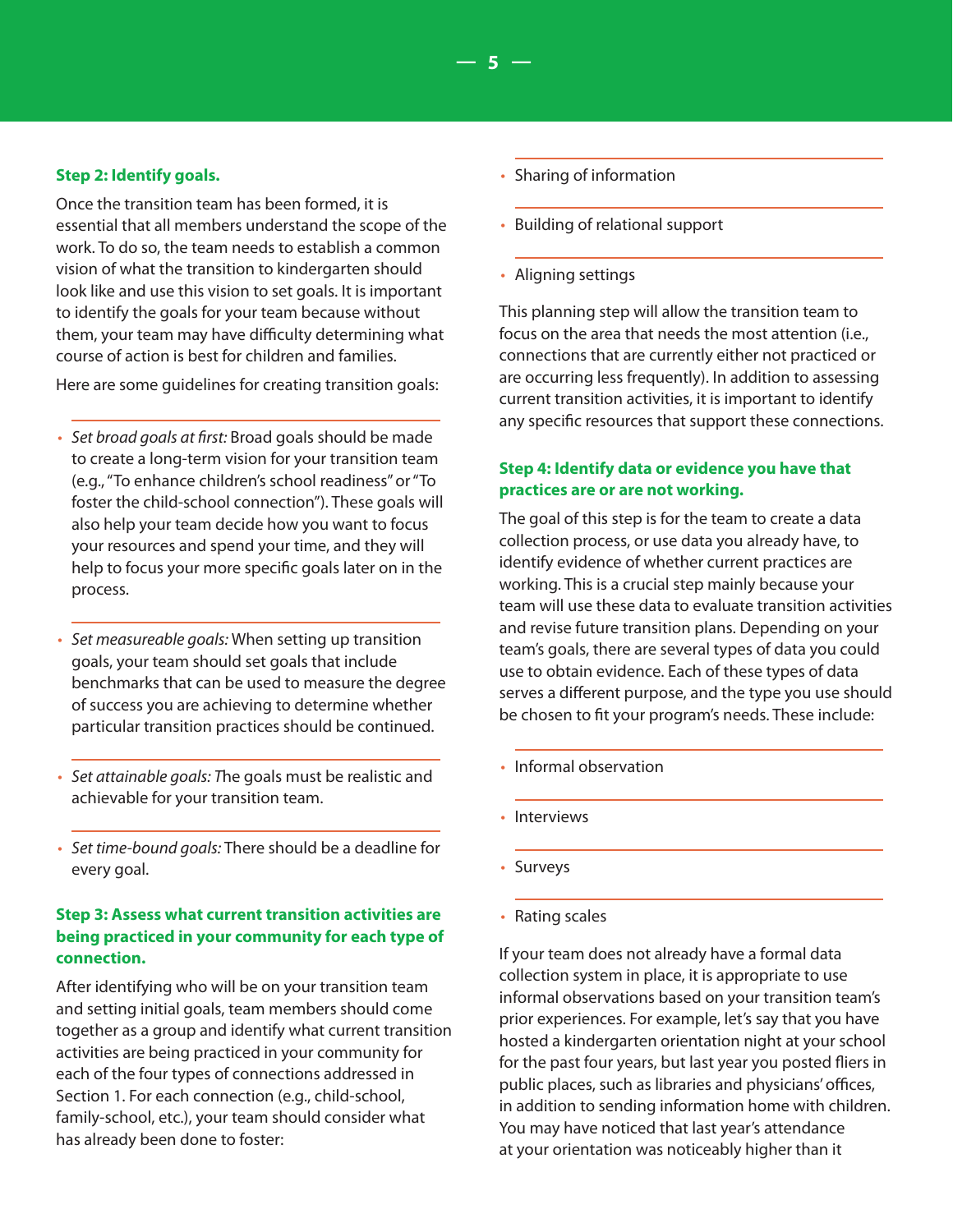had been in the past. Although these are not formal data, informal observation suggests that perhaps the practice of distributing information out in the community further promoted the school's kindergarten orientation event.

For planning purposes, you may consider more formal data collection, such as using interviews. For example, if one of your goals is to foster the family-school connection, your team may use parent interviews to evaluate the quality of this connection. These interviews serve the dual purpose of engaging families in a relationship with schools and gathering information about family experiences in schools and at home. Interviews could focus on parents' descriptions of their children's school experiences, children's behavior, routines in preparing for school, family relationships with schools, and peer contact outside of school. These interviews provide a window into parents' perceptions about their roles in supporting the transition and other school activities. With these interviews, school staff typically find it helpful to gather the information and then talk to the parents about their responses.

Another example of data collection is to use surveys. If one of your team's goals is to foster the school–school connection, these surveys could be designed to identify team members' experiences with various school-school transition activities. Head Start and kindergarten teachers, principals, and transition coordinators would respond to questions concerning the use of specific school-school transition activities, how helpful those activities are, and barriers to those transition practices. These questionnaires can provide information that will inform transition planning.

## **Step 5: Plan and prioritize: Reevaluate goals or create new ones and plan steps to take.**

This step of transition planning is perhaps the most involved, and therefore, may require the most time in the planning process. One of the reasons behind the complexity of Step 5 is that there are several aspects that should be considered, such as the need to (a) reevaluate goals, (b) anticipate barriers, (c) create a timeline, and (d) assign roles to appropriate individuals. For planning purposes, you may consider more formal data collection, such as using interviews.

 **— 6 —**

*(a) Reevaluate goals*—Based on information gathered in Step 3, you may have found connections that need more attention than others. This information, along with data gathered in Step 4, may prompt you to reevaluate or refine the broad goals you set in Step 2 into more specific goals. When reevaluating your goals, you may consider the individual needs of your region or school system and set those goals accordingly. For example, you may find from Steps 3 and 4 that the area that needs the most attention is the familyschool connection. Therefore, your team could then set specific goals, such as, "To increase family engagement during the kindergarten registration period."

*(b) Anticipate barriers*—Once the transition team has come up with its goals and planned the next action steps, the team can turn to identifying potential barriers to implementing effective transition practices. Some commonly reported barriers are: teachers' summer work not being supported by salary; transition plans not being available; home visits being dangerous; and parents not bringing their children for registration or open houses. The transition team should work to identify barriers that are specific to its community and then work to brainstorm ways around those barriers. For example, there could be factors that may bar parents from being active participants in the transition process, such as having a work schedule that interferes with transition activities or a lack of transportation. Or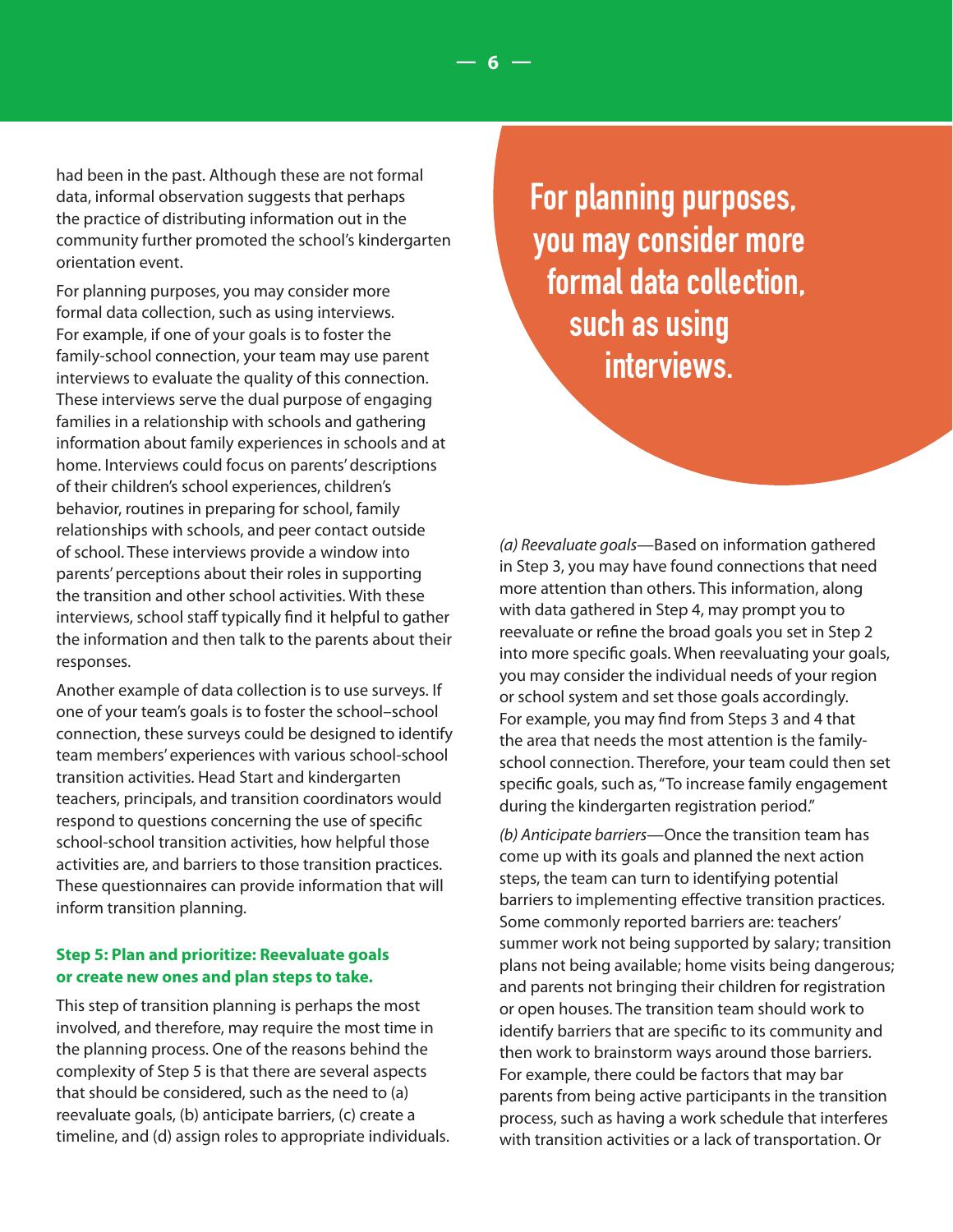they may simply just feel uncomfortable at school. By considering such factors during the planning process, the transition team will be better equipped to develop creative solutions that encourage more engagement. One of the ways to get ideas may be to ask some parents, who are involved in their children's schooling, what enables them to participate. Organizers may also consider offering multiple events at different times to accommodate various work schedules, provide transportation to events, or visit families at home where they feel more comfortable.

Other factors may present barriers for teachers. For example, many important and valuable transition activities would ideally be conducted in the evening or during the summer. Staging activities during these times infringes on teachers' vacation and non-salaried time; therefore, most kindergarten teachers identify lack of pay as the most important consideration as to why they are reluctant to participate. The transition team may need to consider alternate ways of funding teachers for this involvement or provide incentives to encourage the involvement of teachers during the transition process.

*(c) Create a timeline*—Once your team has identified barriers and solutions to them, it is important to outline a timeline for implementing the transition activities you have chosen. For example, a transition activity, such as organizing a kindergarten camp, should occur during the summer before kindergarten, whereas an activity, such as coordination between Head Start and kindergarten teachers around curricula and routines, should be an ongoing process throughout the school year.

*(d) Assign roles*—Once you have a transition plan laid out, your team should identify who needs to be involved in each activity and assign roles to them accordingly. For example, it may be necessary for your school to do fundraising to set up a kindergarten camp. This may require the office staff to mail out fliers about a fundraising event, someone else to secure a location, and additional people to handle catering, entertainment, etc.

#### **Step 6: Implement and Evaluate the Transition Plan.**

 **— 7 —**

Once transition activities and the timeline for these activities are established, the implementation process can proceed. Transition teams should review the planned activities and timelines, and then implement practices as scheduled. Ongoing and regular meetings of the collaborators may be necessary to ensure smooth and timely implementation.

After the transition activities are implemented, it is important to evaluate their effectiveness to continue support of high-quality transition practices for children and their families and to provide an opportunity for you to reflect on your practices. During an evaluation process, the transition teams will evaluate the activities they used, identify needs that were not met, highlight the strategies that worked well, and revise future transition plans accordingly. Another reason why evaluation is necessary is because some strategies may work well with some families but may be less effective with others; therefore, an analysis of what works and what does not can help improve the transition process.

It is also important to note that transition planning is a dynamic process in which your team will need to constantly re-assess goals, modify plans, and when necessary, re-assess goals again. It is an ongoing process in which there will be times when your team will go back and forth between the steps before it can eventually move forward with implementation.

#### **SECTION 3: Successful Stories of Kindergarten Transition**

## *Northview Elementary (Pennsylvania)*

Northview Elementary is an urban pre-K-5 Pittsburgh public school serving ethnically diverse children from low-income families. In the 2007-08 school year, less than 25 percent of the anticipated kindergarten class was present on the first day of school. After experiencing such low turnout of kindergarteners in the fall of 2007, school and community leaders met early in the 2007-08 school year to propose the formation of a Kindergarten Transition Team to address the problem. The team consisted of: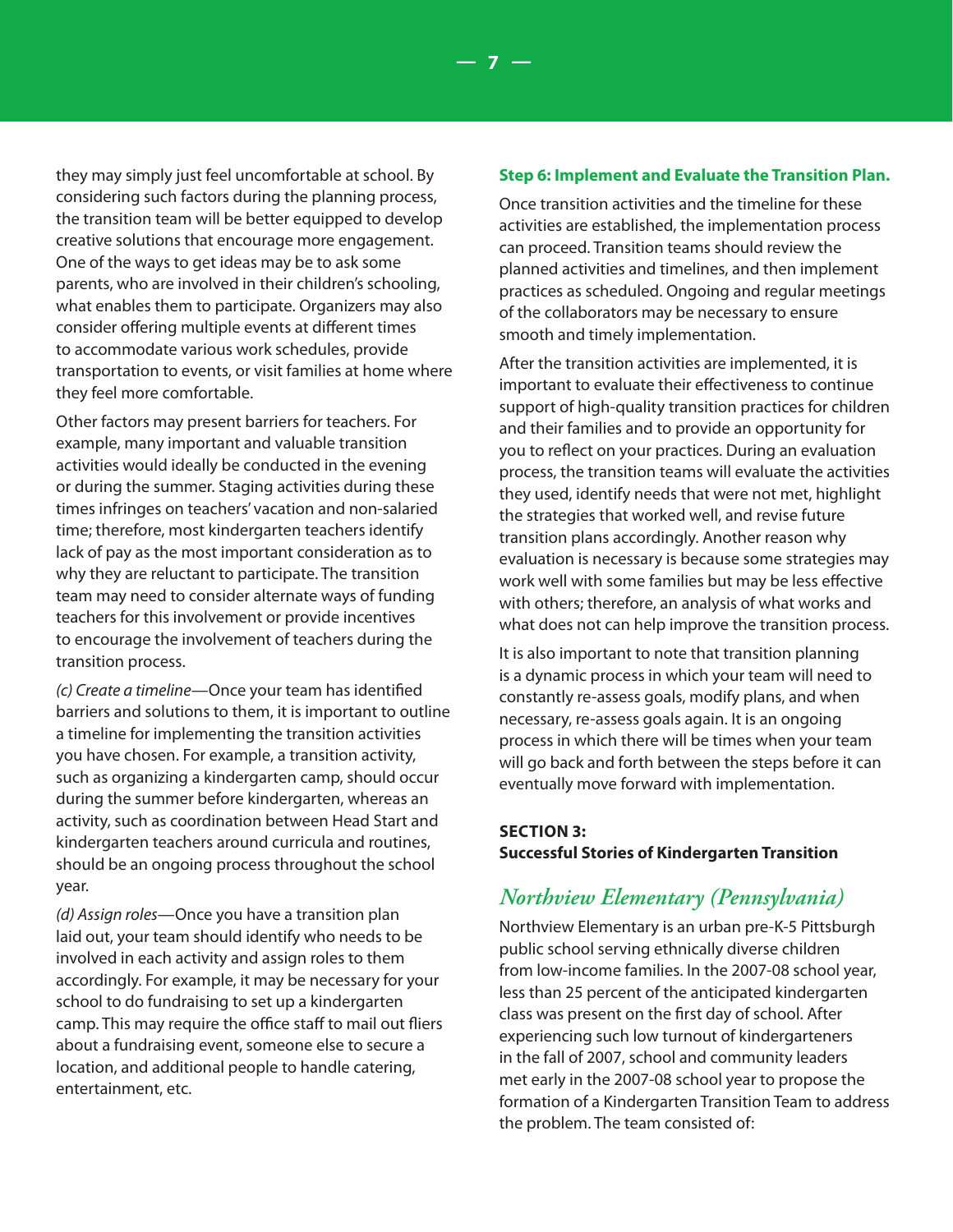- 1. The Northview vice-principal
- 2. The director of the community Family Support **Center**
- 3. Two staff members from the Office of Child Development
- 4. Head Start, and other early education, health, and social service providers
- 5. Parents of future kindergarteners

The Northview Kindergarten Transition Team then proceeded to create an action plan to address children's transition to kindergarten. The following is a sample of the team's plan. It set forth to:

- 1. Review data on enrollment and transitions and develop new goals.
- 2. Examine and improve the atmosphere and environment of the school to make the school parent-friendly.
- 3. Review and revise timelines and registration practices.
- 4. Develop and implement strategies for door-to-door outreach to hundreds of homes to find and engage all potential students and their families.
- 5. Implement several family transition events prior to the first day of school.

The transition team's many activities clearly yielded positive results. One example of its action plan that was particularly innovative was the use of a pizza shop to help spread information about kindergarten registration. This shop was used to deliver kindergarten registration information, along with their pizzas, to an isolated housing community. As enrollment numbers increased, parents responded that the advertisements on pizza boxes were the main reason they were aware of registration dates. In addition to using community resources, many children participated in breakfasts, a hair-braiding day, and several other transition events that occurred prior to the start of school. These opportunities allowed families and teachers to meet at an informal setting, and therefore, helped to foster the family-school connection.

In August 2008, Northview saw 100 percent of its anticipated new class on the first day of school. This school's success demonstrates the kind of outcomes that are possible when parents, schools, and communities work together to create a smooth transition into kindergarten (Smythe-Leistico, 2012).

# *Smart Beginnings (Virginia)*

 **— 8 —**

In central Virginia, one community was able to make a sizable impact on children's transition experiences with a low-cost investment that fostered collaborations between early education providers. A local coalition called Smart Beginnings, which works to create quality care and educational experiences for young children, brought together teachers from kindergarten, preschool, and Head Start programs. These teachers began to meet four times a year to focus on aligning experiences for children to ease their transition from preschool into kindergarten. The educators talked through academic expectations for kindergarten and how Head Start and preschool teachers could best prepare students for the kindergarten classroom. They addressed such issues as the development of fine motor skills to prepare children for the emphasis on handwriting in kindergarten and even talked about simpler matters that may confuse children, such as how bathroom signs may look different between preschool programs and elementary schools. The teachers also discussed transition practices that might be helpful for children and families who are going through this setting change. These types of conversations helped Head Start teachers prepare children for the transition to kindergarten.

The quarterly meetings produced several positive outcomes. One outcome was increased participation in transition opportunities, such as kindergarten camp, which had children, families, and teachers reporting that they felt more prepared for the upcoming kindergarten year. Head Start teachers also reported being satisfied with their quarterly meetings because they felt that their knowledge of children and families was valued. Additionally, kindergarten teachers felt